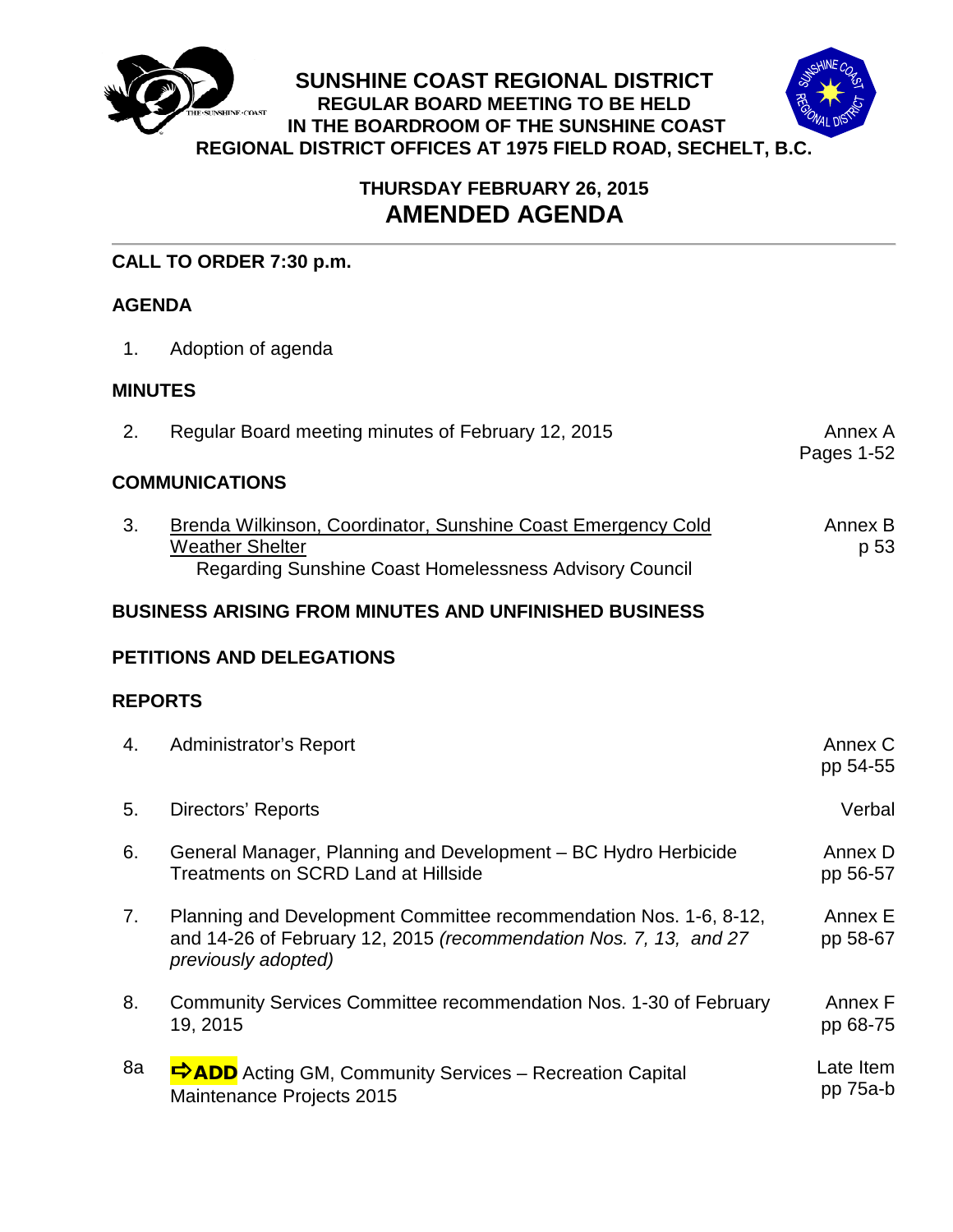| 8b             | <b>D</b> Corporate and Administrative Services Committee<br>recommendation No.7 of February 26, 2015                                                                                                                                               | Late Item<br>p 75c              |
|----------------|----------------------------------------------------------------------------------------------------------------------------------------------------------------------------------------------------------------------------------------------------|---------------------------------|
| <b>MOTIONS</b> |                                                                                                                                                                                                                                                    |                                 |
| 9.             | THAT Director Mauro be paid a stipend and expenses to attend the High<br>Ground Tools for Inspired Leaders Conference on March 20 to 21, 2015<br>in Vancouver, B.C.                                                                                |                                 |
| <b>BYLAWS</b>  |                                                                                                                                                                                                                                                    |                                 |
| 10.            | "Roberts Creek Smoke Control Regulations Amendment Bylaw No. 598.1,<br>2015" – first, second, third reading and adoption<br>(Voting - All Directors - 1 vote each)                                                                                 | Annex G<br>pp 76-77             |
|                | 11. "Sunshine Coast Regional District Municipal Ticket Information System<br>Amendment Bylaw No. 558.5, 2015" - first, second, third reading and<br>adoption                                                                                       | Annex H<br>pp 78-83             |
|                | (Voting - Participants - weighted vote: A2, B-2, D-2, E-2, F-2, Sechelt-<br>5, Gibsons-3, SIGD-1)                                                                                                                                                  |                                 |
|                | 12. "Sunshine Coast Regional District Sanitary Landfill Site Amendment Bylaw<br>No. 405.19, 2015" – first, second, third reading and adoption<br>(Voting - All Directors - weighted vote: A2, B-2, D-2, E-2, F-2,<br>Sechelt-5, Gibsons-3, SIGD-1) | Annex I<br>pp 84-85             |
| 13.            | "Sunshine Coast Regional District Zoning Amendment Bylaw No. 310.158,<br>2014" - second reading<br>(Voting - Electoral Area Directors - 1 vote each)                                                                                               | Annex J<br>pp 86-89             |
| 14.            | "Sunshine Coast Regional District Zoning Amendment Bylaw No. 310.162,<br>2014" - third reading and adoption<br>(Voting - Electoral Area Directors - 1 vote each)                                                                                   | Annex K<br>pp 90-91             |
| 15.            | "Sunshine Coast Regional District Electoral Area A Zoning Amendment<br>Bylaw No. 337.111, 2014" - adoption<br>(Voting - Electoral Area Directors - 1 vote each)                                                                                    | Annex L<br>pp 92-94             |
| 16.            | "Elphinstone Official Community Plan Amendment Bylaw No. 600.2, 2011"<br>- adoption<br>(Voting - Electoral Area Directors - 1 vote each)                                                                                                           | Annex M<br>pp 95-98             |
| 17.            | "Sunshine Coast Regional District Zoning Amendment Bylaw No. 310.138,<br>$2011"$ – adoption<br>(Voting - Electoral Area Directors - 1 vote each)                                                                                                   | Annex <sub>N</sub><br>pp 99-101 |

## **NEW BUSINESS**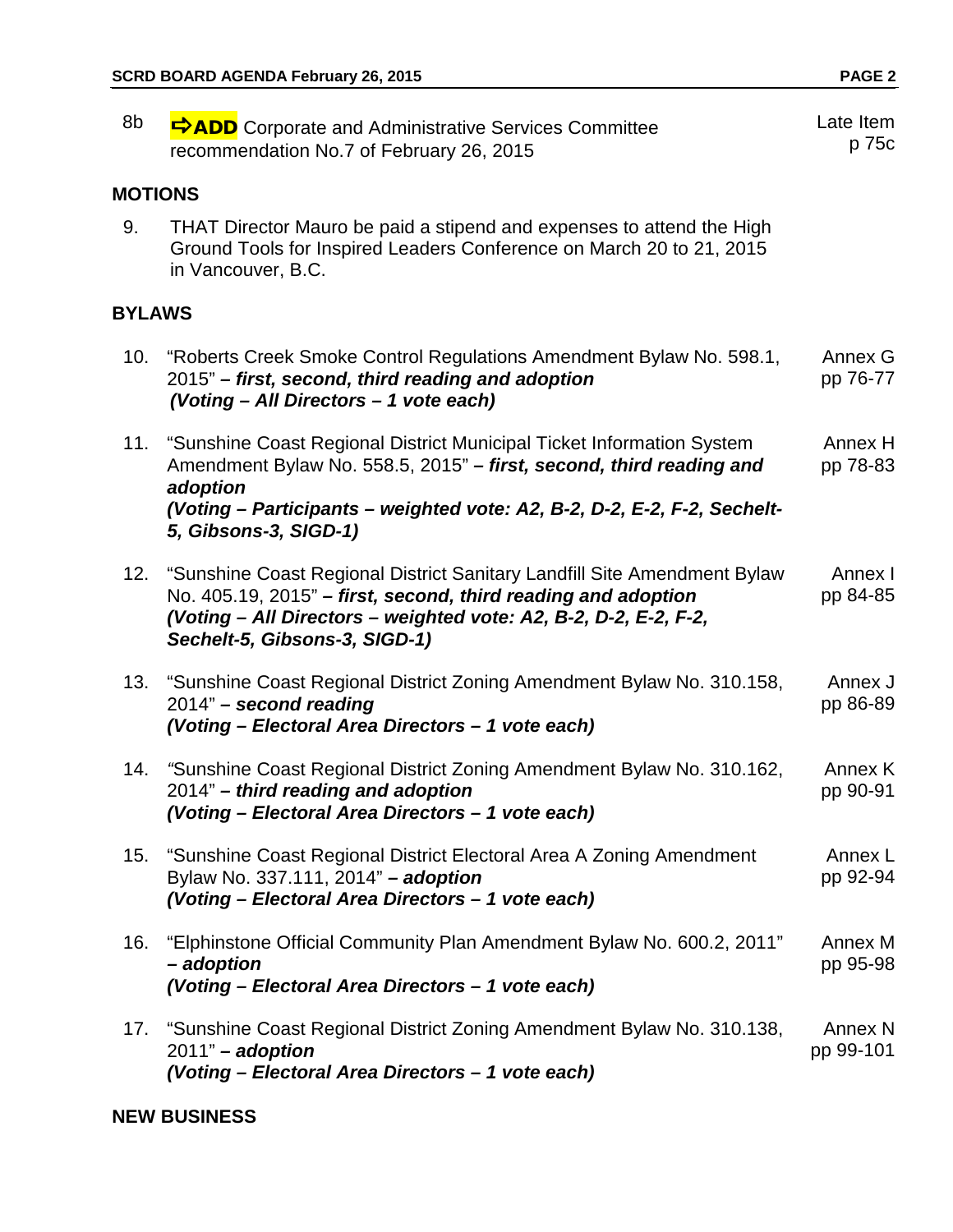## **IN CAMERA**

THAT the public be excluded from attendance at the meeting in accordance with Section 90 (1) (e), (i) and (k) of the *Community Charter –* "the acquisition, disposition or expropriation of land or improvements…", "the receipt of advice that is subject to solicitor-client privilege…", and "negotiations and related discussions respecting the proposed provision of a municipal service…"..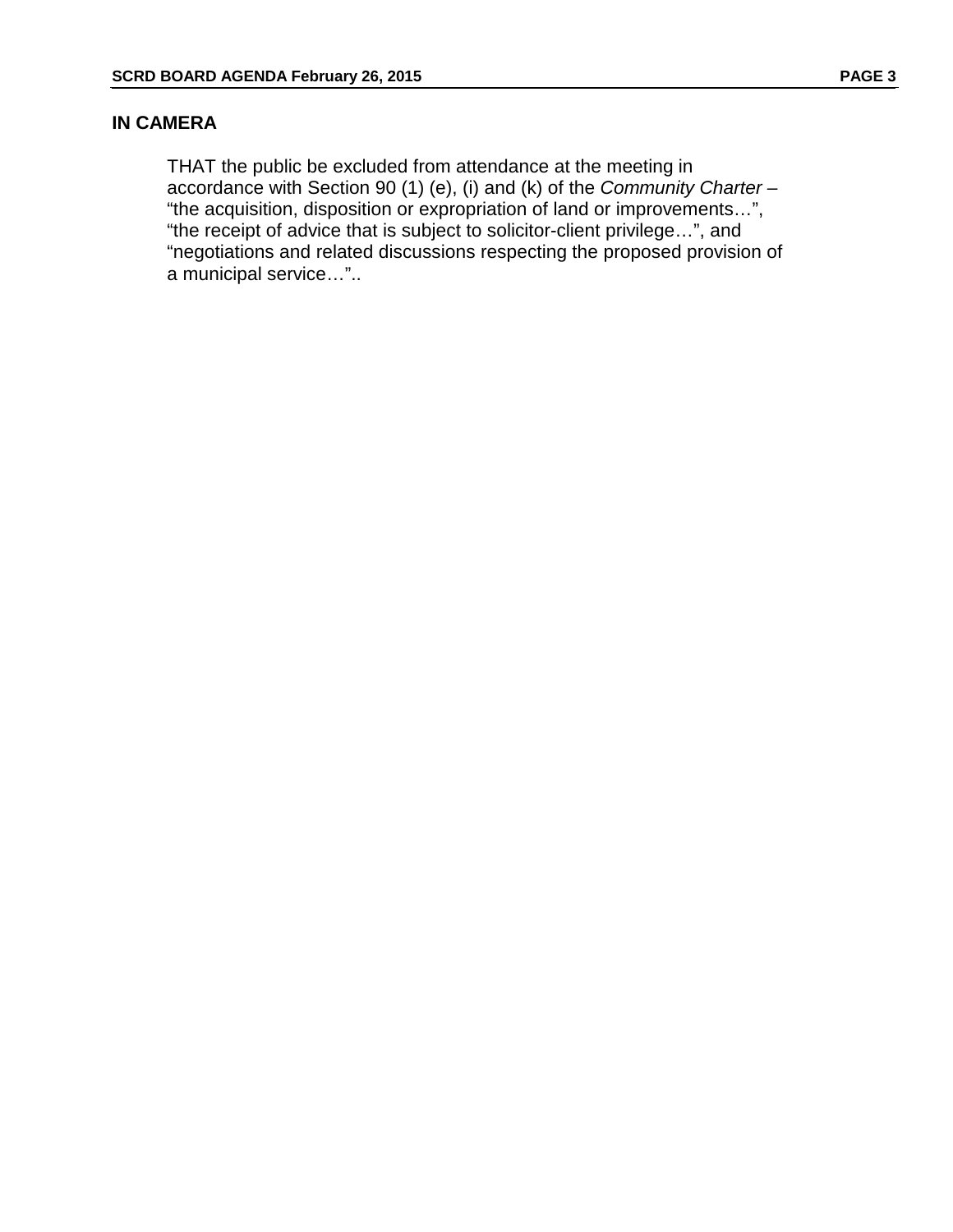#### **SCRD STAFF REPORT – LATE ITEM**

| RE:          | <b>Recreation Capital Maintenance Projects 2015</b> |
|--------------|-----------------------------------------------------|
| <b>FROM:</b> | Bruce Bauman – Acting GM Community Services         |
| TO:          | SCRD Board - February 26, 2015                      |
| DATE:        | February 23, 2015                                   |

#### **RECOMMENDATION(S)**

**THAT the SCRD Board receives the report Recreation Capital Maintenance Projects 2015 for information;**

**AND THAT the SCRD approve the following projects to proceed prior to 2015 budget adoption:**

- **Gibsons and District Aquatic Centre Boiler Replacement**
- **Sunshine Coast Arena Dehumidifier/Electrical**
- **Gibsons and District Aquatic Centre Lighting Replacement**
- **Gibsons and District Aquatic Centre Chemical Feed Replacement**
- **Sunshine Coast Arena Replace/Repair Exteriors Doors**
- **Gibsons and District Aquatic/Sunshine Coast Area Toilet Replacement**

#### **BACKGROUND**

At the December 11, 2014 SCRD Board meeting the following resolution was adopted:

**Recommendation No. 6** *Recreation Facilities [615] Capital Maintenance and Replacement*

THAT the Acting General Manager, Community Services' report titled "SCRD Recreation Facilities {Function 615} Capital Maintenance and Replacement" be received;

AND THAT a minimum of \$500,000 annually for capital repairs and maintenance be included in the 5-Year Recreation Services Financial Plan starting in 2015;

AND THAT staff report annually at Round 1 budget regarding projects recommended for funding through the capital repairs and maintenance budget;

AND FURTHER THAT any unexpended funds in any year be placed in capital reserves for future large capital projects.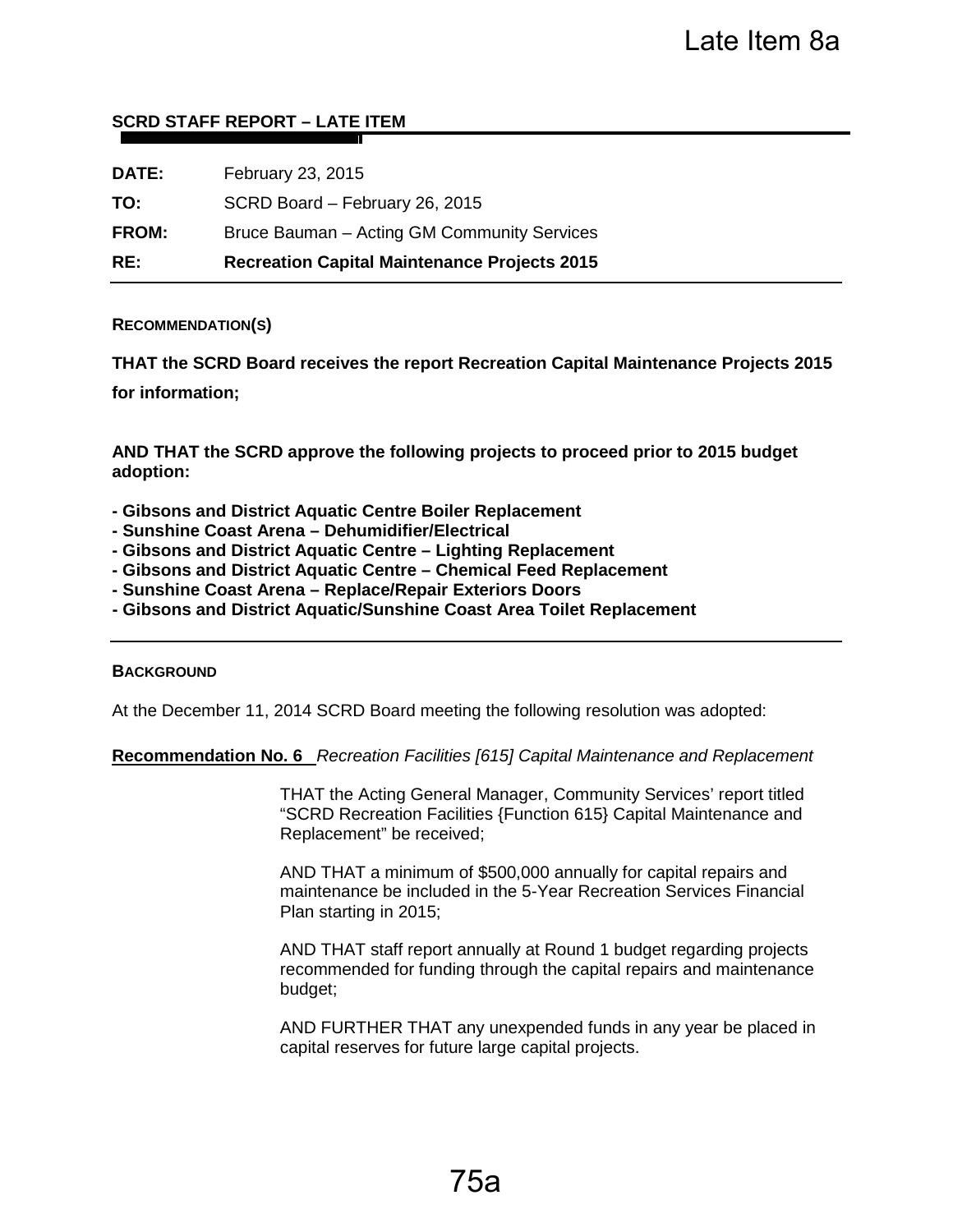## **DISCUSSION**

At the February 3, 2015 Corporate and Administration Services staff advised committee that the following projects have been incorporated in the 2015 financial plan for SCRD Recreation Services Function [615] Recreation Facilities:

| 1) Gibsons and District Aquatic Centre - Boiler Replacement            | \$175,000 |
|------------------------------------------------------------------------|-----------|
| 2) Sunshine Coast Arena - Dehumidifier/Electrical                      | \$150,000 |
| 3) Gibsons and District Aquatic Centre – Lighting Replacement          | \$75,000  |
| 4) Gibsons and District Aquatic Centre – Chemical Feed Replacement     | \$20,000  |
| 5) Sunshine Coast Arena - Replace/Repair Exteriors Doors               | \$60,000  |
| 6) Gibsons and District Aquatic/Sunshine Coast Area Toilet Replacement | \$20,000  |

To ensure a number of the above projects are completed during our already established annual maintenance closures in 2015 early approval is required.

Approval of these projects prior to 2015 budget adoption will enable staff to solicit proposals from engineers or consultants who will assist with developing the scope of work. This is required prior to and forms the criteria of a formal bid process for SCRD procurement.

If these processes are delayed the works may not be able to be completed in the current calendar year.